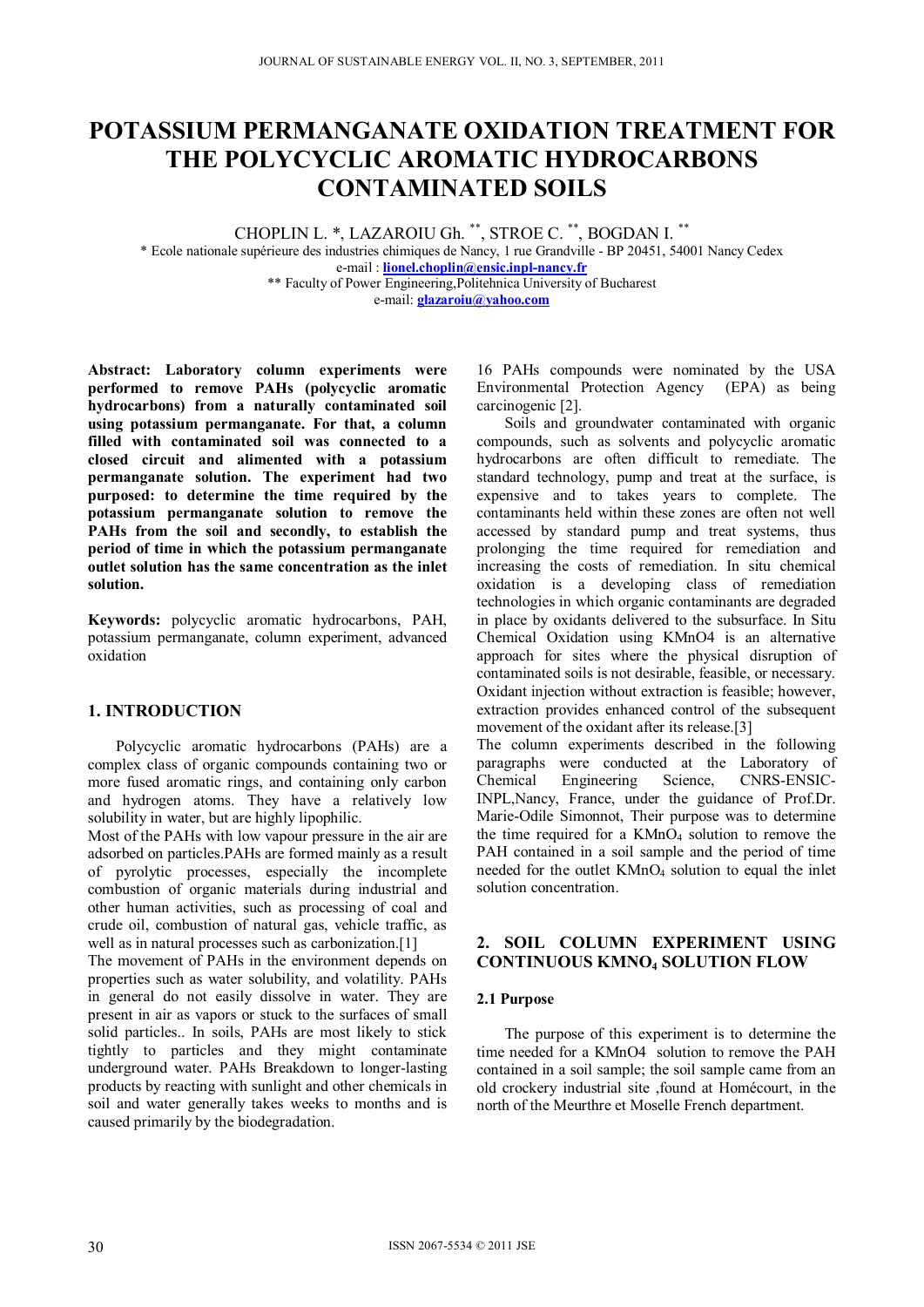#### **2.2. Soil initial characteristics**

## **Table 1 Homecourt soil initial properties**

| Characteristic        | Value                             |
|-----------------------|-----------------------------------|
| Argyle g/kg           | 96                                |
| Small sand g/kg       | 175                               |
| Azoth total g/kg      | 2,16                              |
| Organic material g/kg | 171                               |
| pHwater               | 9,69                              |
|                       | $(mg \overline{kg^{-1}}$ of dried |
| <b>PAH</b> compound   | soil)                             |
| Naphthalene           |                                   |
| Acenaphthylene        |                                   |
| Acenaphthene          | 490,2±56,3                        |
| Fluorene              | 59,6±6,5                          |
| Phenanthrene          | $331,8+4,5$                       |
| Anthracene            | $129,2 \pm 15,9$                  |
| Fluoranthene          | 664,4±34,6                        |
| Pyrene                | $370,9 \pm 116,6$                 |
| Benzo(a)anthracene    | $277,2 \pm 3,2$                   |
| Chrysene              | $221,2\pm 12,6$                   |
| Benzo(b)fluoranthene  | $136,0 \pm 14,1$                  |
| Benzo(k)fluoranthene  | $8,7\pm0,2$                       |

| Benzo(a)pyrene              | $141,7\pm9,2$    |
|-----------------------------|------------------|
| Indeno $(1,2,3-c-d)$ pyrene | $65,9{\pm}6,9$   |
| $Dibenzo(a,h)$ anthracene   | $64,4\pm2,1$     |
| $Benzo(g,h,i)$ per ylene    | $303,5 \pm 37,2$ |
| Sum of US EPA 16 PAHs       | 3264,0           |

#### **2.3 Installation components**

The following laboratory equipments were used to form a closed circuit:: A Gilson Minipuls II Peristaltic Pump,Bioblock magnetic stirrer ,Amersham Biotech Pharmacia XK 16 thermo stated glass column,Thermometer,Flowing tubes. Supplementary laboratory equipments were used to evaluate the results of the experiment: Behrotest SMA6 extraction system, Hitachi U-2000 Spectrophotometer,

Buchi R110 Rotavapor, Bio-Tek Instruments HPLC Unit



**Fig. 1. The closed circuit used during the experiment** 

## **2.4 Experiment description**

The solution used for the PAH contaminated soil chemical oxidation had a concentration of 12g/l and a volume of 500ml. The column was then placed in a vertical position using a support stand and connected to the rest of the circuit.To saturate the soil found inside the column, a flow rate of 0.2 ml/min of the 12g/l solution of KMnO4 was assured by the peristaltic pump, for a period of 81 minutes (time counted since the soil inside became visibly wet and the moment when the first drop of liquid passed thru the column superior tube.

In order to maintain a continuous concentration of the KMnO4 solution thru the circuit, the magnetic stirrer was used periodically for a period of 1-3 minutes, enough to assure the homogeneity and not to heat the solution.

The temperature of the solution was measured at the start of the experience (start of the column's saturation), the end of the saturation and right before the samples were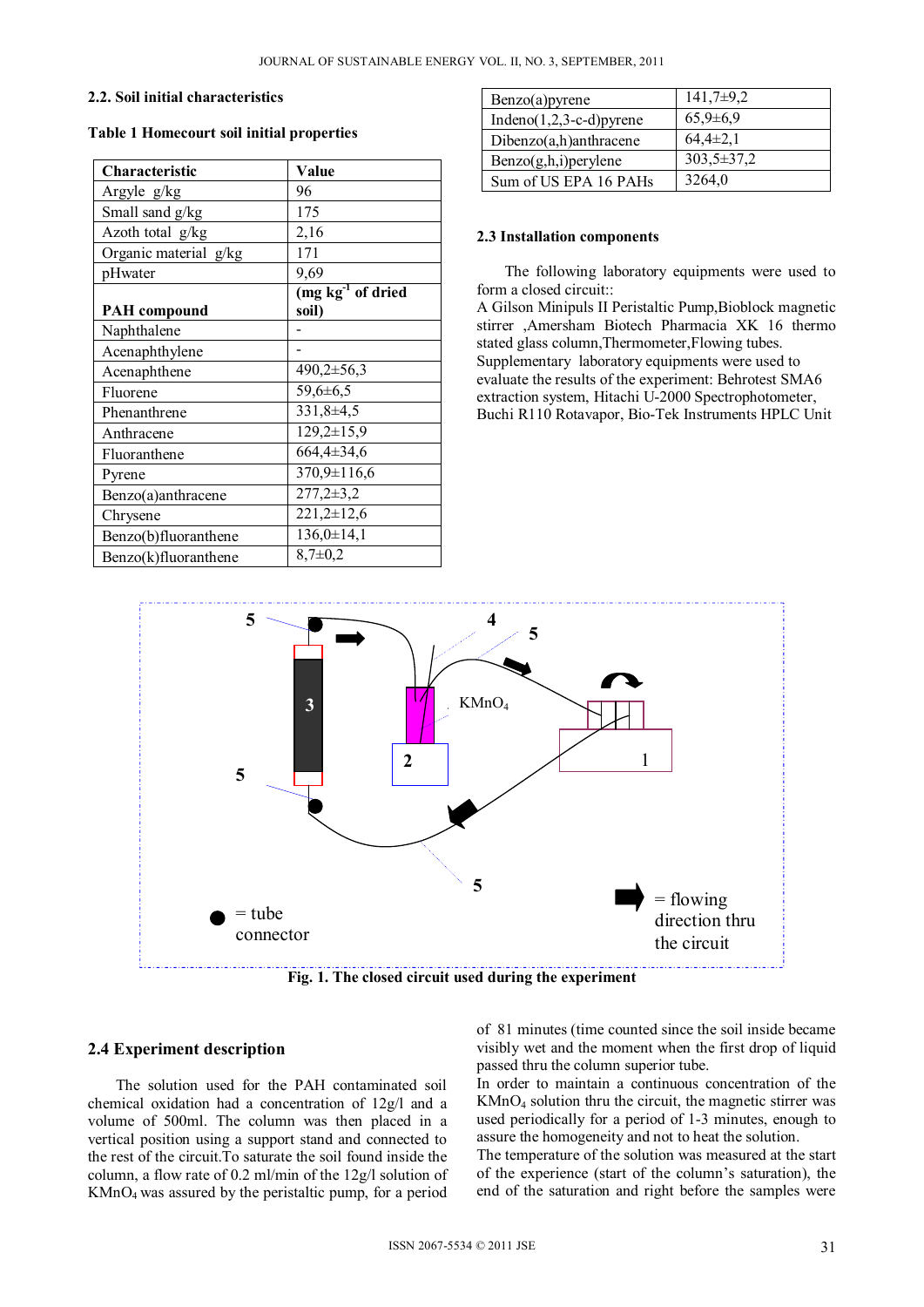taken; A thermometer was held in permanent contact with the  $KMnO<sub>4</sub>$  solution.

After the soil was saturated, the temperature of the KMnO4 solution was measured and the flow rate was increased to 5 ml/min.

100  $\mu$ l samples of the KMnO<sub>4</sub> solution were taken at regular periods of time, diluted in 100 ml of deionised

## **Table 2 Prelevated samples characteristics**

water and submitted to the UV spectrophotometer analysis.

The concentration of some of these samples is given in Table 2, found below.

| <b>Time between</b><br>the sample<br>taking<br>(min) | Optical<br><b>Density</b> | Concentration<br>of the KMnO <sub>4</sub><br>solution<br>sample (g/l) | Temperature of the KMnO <sub>4</sub><br>solution at the moment of<br>the sample taking $(^{\circ}C)$ | Day |
|------------------------------------------------------|---------------------------|-----------------------------------------------------------------------|------------------------------------------------------------------------------------------------------|-----|
| $\boldsymbol{0}$                                     | 0,181                     | 0,07548271                                                            | 23,6                                                                                                 |     |
| 110                                                  | 0,172                     | 0,07172943                                                            | 24,5                                                                                                 |     |
| 131                                                  | 0,172                     | 0,07172943                                                            | 24,5                                                                                                 |     |
| 146                                                  | 0,166                     | 0,06922724                                                            | 25                                                                                                   | 1   |
| 165                                                  | 0,168                     | 0,0700613                                                             | 25                                                                                                   |     |
| 523                                                  | 0,147                     | 0,08862362                                                            | 24,8                                                                                                 |     |
| 563                                                  | 0,147                     | 0,08862362                                                            | 24,8                                                                                                 |     |
| 1358                                                 | 0,148                     | 0,05553471                                                            | 19,5                                                                                                 |     |
| 1388                                                 | 0,147                     | 0,05515947                                                            | 19,7                                                                                                 |     |
| 1418                                                 | 0,147                     | 0,05515947                                                            | 19,8                                                                                                 | 7   |
| 1448                                                 | 0,148                     | 0,05553471                                                            | 19,9                                                                                                 |     |
| 1493                                                 | 0,148                     | 0,05553471                                                            | 20                                                                                                   |     |
| 1583                                                 | 0,146                     | 0,05478424                                                            | 20                                                                                                   |     |
| 1628                                                 | 0,146                     | 0,05478424                                                            | 20                                                                                                   |     |
| 1778                                                 | 0,142                     | 0,0532833                                                             | 20                                                                                                   |     |



**Fig. 2.Time evolution for the solution concentration** 

### **2.5 Extraction and analysis**

The soil was removed from the column, air dried and then submitted to a nine hours Soxhelet extraction (six samples, each of 0.5 g of soil, the solvent used being a

mixture of dichloromethane and hexane in a 1:1 volume ratio).After the extraction, the organic solvent was separated using the rotary evaporator. In order to be analyzed by a HPLC unit, the samples need to be purified by passing thru a column of silica gel, using as mobile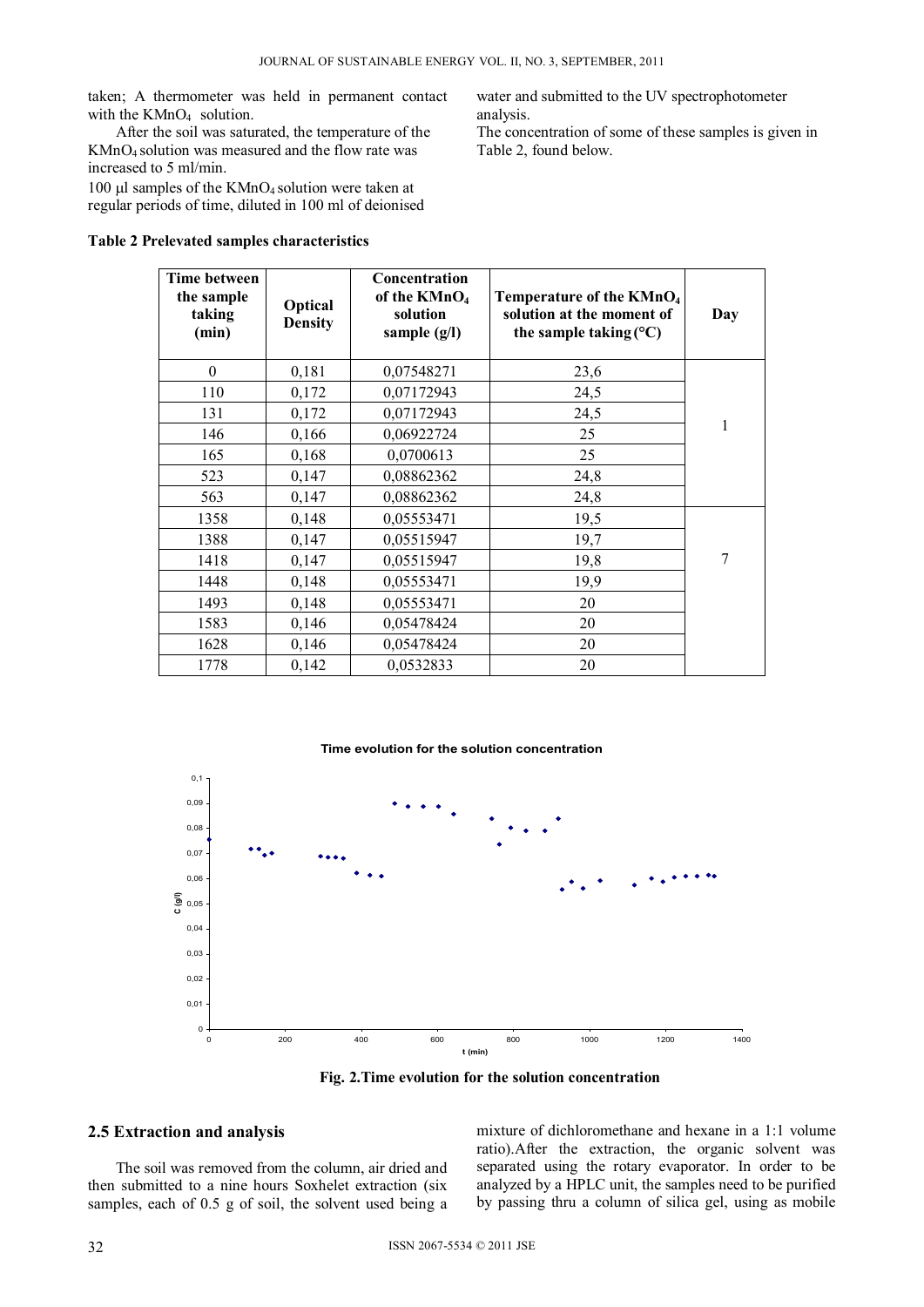phase a mixture of hexane and dichloromethane in a 9:1 volume ratio.

After purification, the liquid was submitted to a new evaporation and to a later dilution with 5 ml of acetonitrile. 2 ml of this mixture was poured in a standard screw-capped HPLC glass vial and submitted to the HPLC analysis. The HPLC parameters used for the PAH identification were: Column used: Alltech

Prosphere PAH 300A 5u 250 mm x 4.6 mm, Spec Range: 210 nm - 291 nm Mobile phase: Gradient acetonitrile /water 49:51 % vol. ratio, Flow rate: 1.2 ml/min Temperature: ambiental

## **2.6 Results**

|--|

| <b>PAH Concentration in soil</b><br>sample<br>(mg/kg dw)<br><b>PAH</b> compound |                            | <b>Number of PAH</b><br>compound mols<br>degraded during | <b>EPA</b> required<br>concentration |                              |
|---------------------------------------------------------------------------------|----------------------------|----------------------------------------------------------|--------------------------------------|------------------------------|
|                                                                                 | <b>Before</b><br>treatment | After<br>treatment                                       | treatment<br>$(E^{-0.5})$            | in soil sample<br>(mg/kg dw) |
| Naphthalene                                                                     |                            |                                                          |                                      | 0,095                        |
| Acenaphthylene                                                                  |                            |                                                          | Not the case                         | 0,25                         |
| Acenaphthene                                                                    | $490,2 \pm 56,3$           | Not found                                                |                                      | 0,015                        |
| Fluorene                                                                        | $59,6 \pm 6,5$             | 4,14600551                                               | 1,07017                              | 0,015                        |
| Phenanthrene                                                                    | $331,8+4,5$                | 24,8159832                                               | 5,51092                              | 0,080                        |
| Anthracene                                                                      | $129,2 \pm 15,9$           | 12,1706767                                               | 2,10638                              | 0,020                        |
| Fluoranthene                                                                    | 664,4±34,6                 | 67,5319324                                               | 9,46306                              | 0,080                        |
| Pyrene                                                                          | $370,9 \pm 116,6$          | 43,5549525                                               | 5,1899                               | 0,070                        |
| Benzo(a)anthracene                                                              | $277,2 \pm 3,2$            | 20,3872054                                               | 3,60794                              | 0,020                        |
| Chrysene                                                                        | $221,2\pm 12,6$            | 18,5291005                                               | 2,84731                              | 0,037                        |
| Benzo(b)fluoranthene                                                            | $136,0 \pm 14,1$           | 13,0704522                                               | 1,5627                               | 0,020                        |
| Benzo(k)fluoranthene                                                            | $\frac{1}{8,7}$ = 0,2      | 9,1803653                                                | 0.0066                               | 0,0070                       |
| Benzo(a)pyrene                                                                  | $141,7+9,2$                | 10,597177                                                | 1,66665                              | 0,010                        |
| Indeno $(1,2,3-c-d)$ pyrene                                                     | $65,9{\pm}6,9$             | Not found                                                |                                      | 0,010                        |
| Dibenzo(a,h)anthracene                                                          | $64,4\pm2,1$               | Not found                                                | Not the case                         | 0,017                        |
| Benzo(g,h,i)perylene                                                            | 303,5±37,2                 | Not found                                                |                                      | 0,034                        |

## **3. DETERMINING THE TIME EVOLUTION OF THE OUTLET KMNO4 SOLUTION**

## **3.1 Introduction**

Using the results of the previous described soil column experiment, this present experiment started from the hypothesis that 400 minutes are enough for a sample of Homécourt PAH polluted soil sample to react with a given solution of KMnO<sub>4</sub> This time interval, called "**reaction time**", should allow the total removal of the PAH compounds, by oxidation.

The soil sample came from the same polluted site : Homécourt, in the north of the Meurthre et Moselle French department. The laboratory equipments are the same equipments used in the previous soil column experiment (see *1.Soil column experiment using continuous KMnO4 solution flow*).

# **3.2 Purpose**

The purpose of this experiment is to determine the time required for a given  $KMnO<sub>4</sub>$  solution passing thru a PAH polluted soil column to have a constant concentration.

## **3.3 Experiment Description**

The experiment began by alimenting the column with a 12  $g/l$  KMnO<sub>4</sub> solution, at a flow rate of 0,5 ml/min. The alimentation interrupted for 6 hours, and later reinitiated, at the same flow rate and with the same solution, for 32 minutes. The alimentation was again cut off during the night.

The outlet solution, collected at the top end of the column (exit end), had a yellow coloration, suggesting a low concentration in KMnO<sub>4</sub>

The second day, the alimentation was initiated for 32 minutes and then cut-off for 7 hours. The realimentation lasted 36 minutes. The outlet solution had a rosemagenta coloration, characteristic for KMnO4 solutions.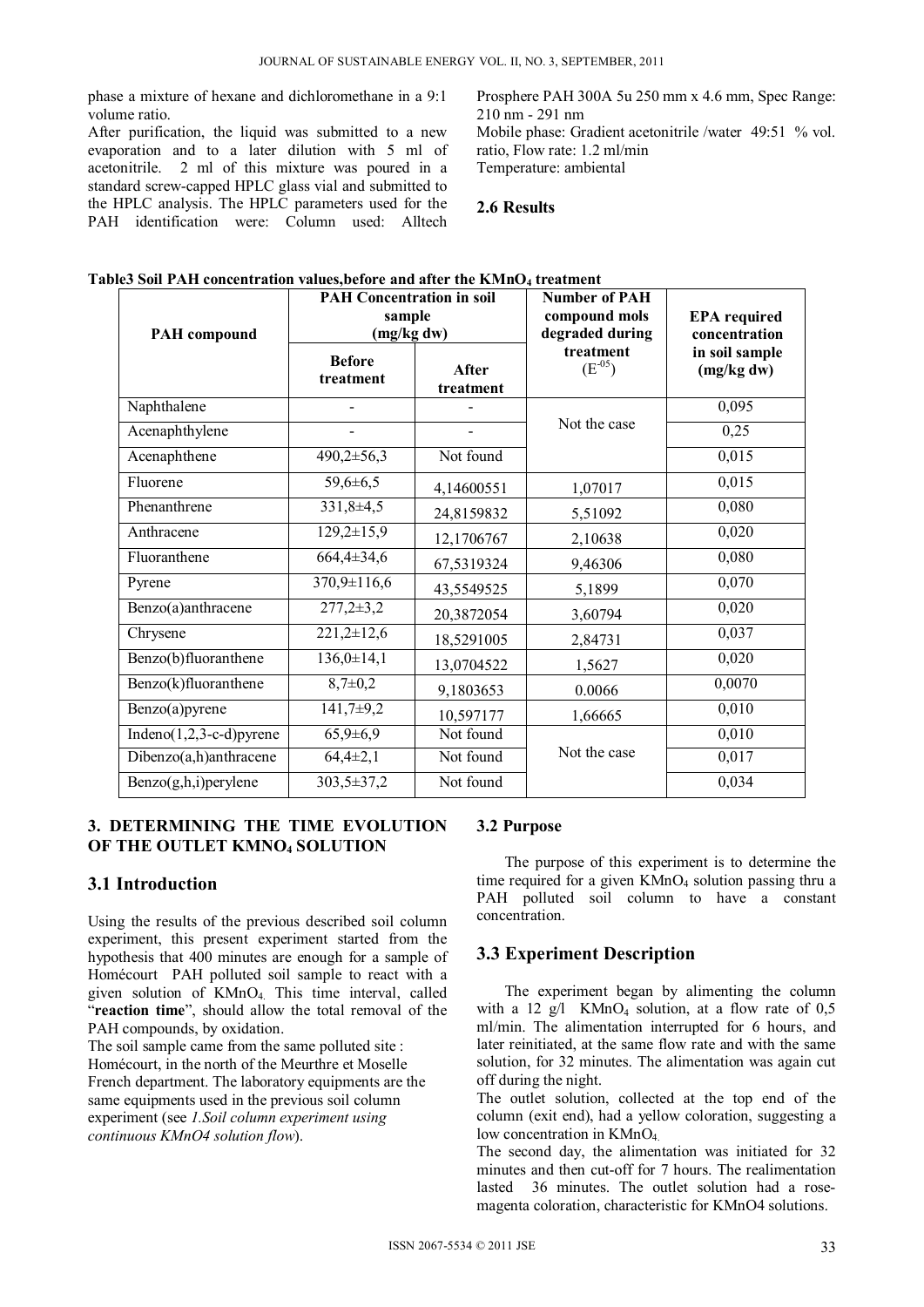No alimentation was provided after that, for two days. On the third day, the alimentation was initiated for 40 minutes. The last alimentation was initiated in the forth day, for 40 minutes and later permanently stopped. The outlet solution coloration was less intense then the one noticed in the first day. This may be explained by the longer reaction time allowed between the soil and the KMnO4 solution, thing that enabled a stronger removal of the PAH compounds from soil, into the outlet solution.

During each alimentation, the outlet solution was collected in glass tubes, using a sample collector, for later being analyzed using the UV Spectrophotometer.

## **3.4 Results**

| Time (min)     | Time/ Tr<br>Tr=reaction<br>time= $400'$ | KMnO <sub>4</sub> Outlet<br><b>Concentration</b> (mg/l) |
|----------------|-----------------------------------------|---------------------------------------------------------|
| $\overline{2}$ | 0,005                                   | 0,01410703                                              |
| 4              | 0,01                                    | 0,00094047                                              |
| 22             | 0,055                                   | 0,00188094                                              |
| 24             | 0,06                                    | 0,00188094                                              |
| 362            | 0,905                                   | 0,00094047                                              |
| 364            | 0,91                                    | 0,00094047                                              |
| 924            | 2,31                                    | 0,00752375                                              |
| 942            | 2,355                                   | 0,00752375                                              |
| 944            | 2,36                                    | 0,00752375                                              |
| 1486           | 3,715                                   | 0,1128562                                               |
| 1488           | 3,72                                    | 0,11849901                                              |
| 4285           | 10,7125                                 | 0,00658328                                              |
| 4295           | 10,7375                                 | 0,11473714                                              |

#### Table 4 The KMnO<sub>4</sub> outlet solution concentration



## **Fig. 3.Time evolution for the KMnO4 outlet solution concentration**